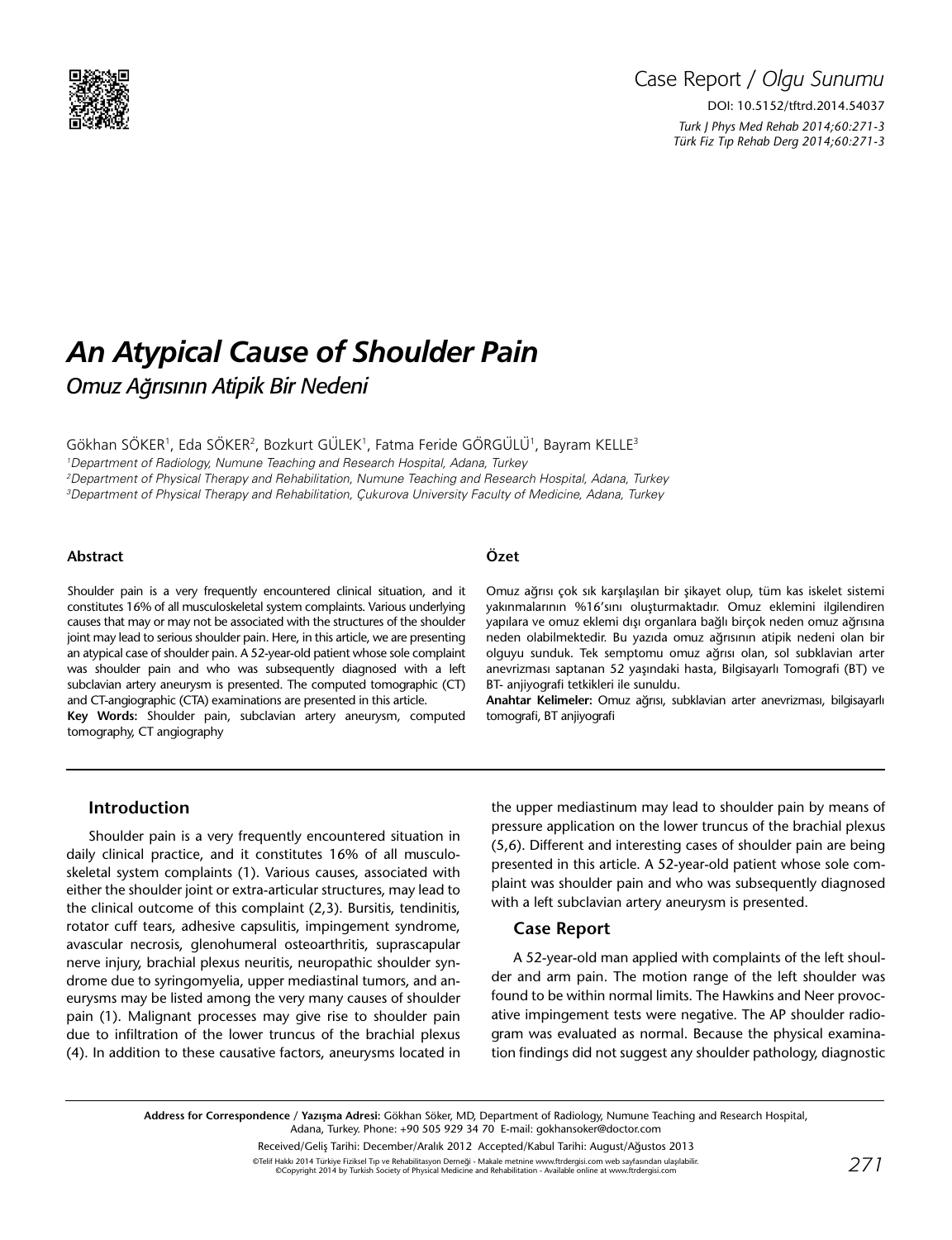#### Söker et al. An Atypical Cause of Shoulder Pain

priority was given to the routine laboratory tests and the PAchest roentgenogram. Serum biochemical values did not reveal any abnormality. Because the PA-chest roentgenogram disclosed a widening of the upper mediastinum, a chest computed tomographic (CT) examination was done. Contrast-enhanced CT (CECT) of the thorax revealed an aneurysmatic enlargement of the left subclavian artery. Later, a CT-angiographic (CTA) examination was performed with a 2x64 multidetector CT system, and the diameter of the left subclavian artery was measured as 5.1 cm on axial images (Figure 1). Coronal reformatted images clearly demonstrated a fusiform aneurysm that was located in the left lateral aspect of the trachea. Sagittal reformatted images, on the other hand, showed that the aneurysm extended upwards to the C7 level (Figure 2).

#### **Discussion**

Because of the wide range of neighboring organs and tissues, the joint itself and these surrounding structures must be evaluated in the diagnostic efforts to illuminate the causative factors of the symptomatology of shoulder pain. A proper physical examination and evaluation of the history of the clinical situation are of utmost importance in the diagnosis of various pathological conditions arising from structures outside the shoulder joint and causing shoulder pain. Besides the biochemical routines, an AP-shoulder roentgenogram is essential in the diagnostic work-up. Also, a thoracal CT and/or CTA may be needed in the diagnostic quest for the illumination of possible intrathoracic etiological causes.

Subclavian aneurysms are seen rather rarely; they make only 1% of all peripheral arterial aneurysms (7,8). These aneurysms are classified into two groups according to their etiologies, presentations, and therapeutic strategies: a) intrathoracic and b) extrathoracic. Those aneurysms that affect the intrathoracic portion of the subclavian artery develop mainly due to atherosclerosis, while those affecting the extrathoracic portion of the artery are usually due to trauma and thoracic outlet syndrome (5,7). In a very small portion of aneurysms, the etiologic factor can not be identified. This group of aneurysms is known as congenital aneurysms (9). Our patient had a fusiform aneurysm in the proximal aspect of the left subclavian artery. No calcified plaques were present in the aortic arc, its proximal branches, or the cervical arteries. Thus, this aneurysm was not evaluated as an aneurysm secondary to an atherosclerotic process. A proper etiological situation could not be identified when this aneurysm was questioned in terms of other various etiological factors. But, still, a diagnosis of congenital aneurysm could not be reached, because a certain diagnosis would require a histological basis. Subclavian artery aneurysms are usually asymptomatic pathologies. If a symptom is actually present, the most frequently encountered ones are upper chest and shoulder pain (6-8,10). Due to the closeness of the subclavian artery to the brachial plexus, an aneurysm arising from this artery may lead to motor and sensory symptomatology due to the impingement of the brachial plexus by the aneurysm (11). Impingement of the lower cervical truncus, on the other hand, may lead to the onset



Figure 1. Contrast-enhanced axial CT scan shows aneurysmatic dilatation of the left subclavian artery



Figure 2. Coronal and sagittal plane reformat images from the CTA study show a fusiform aneurysm in the left subclavian artery (arrow). The aneurysm extends upwards to the C7 level (thin arrow)

of shoulder pain. Because the lesion does not affect the shoulder joint directly, shoulder motion ranges are within normal limits. In our patient, too, motion ranges of the affected left shoulder joint were normal, even though he had pain in this shoulder and the ipsilateral arm.

Shoulder pain may arise as a result of various etiological factors, concerning both the structures constituting the shoulder joint and those that are not associated with the joint at all. In those patients whose physical examinations reveal the possibility of a causative factor outside of the shoulder joint, a PA-chest X-ray is useful in order to evaluate the possible thoracic pathologies that may lead to shoulder pain.

#### **Conclusion**

Patients whose PA-chest films reveal abnormal density should undergo a thoracic CT, and those with an aneurysm must be examined thoroughly by a CTA study.